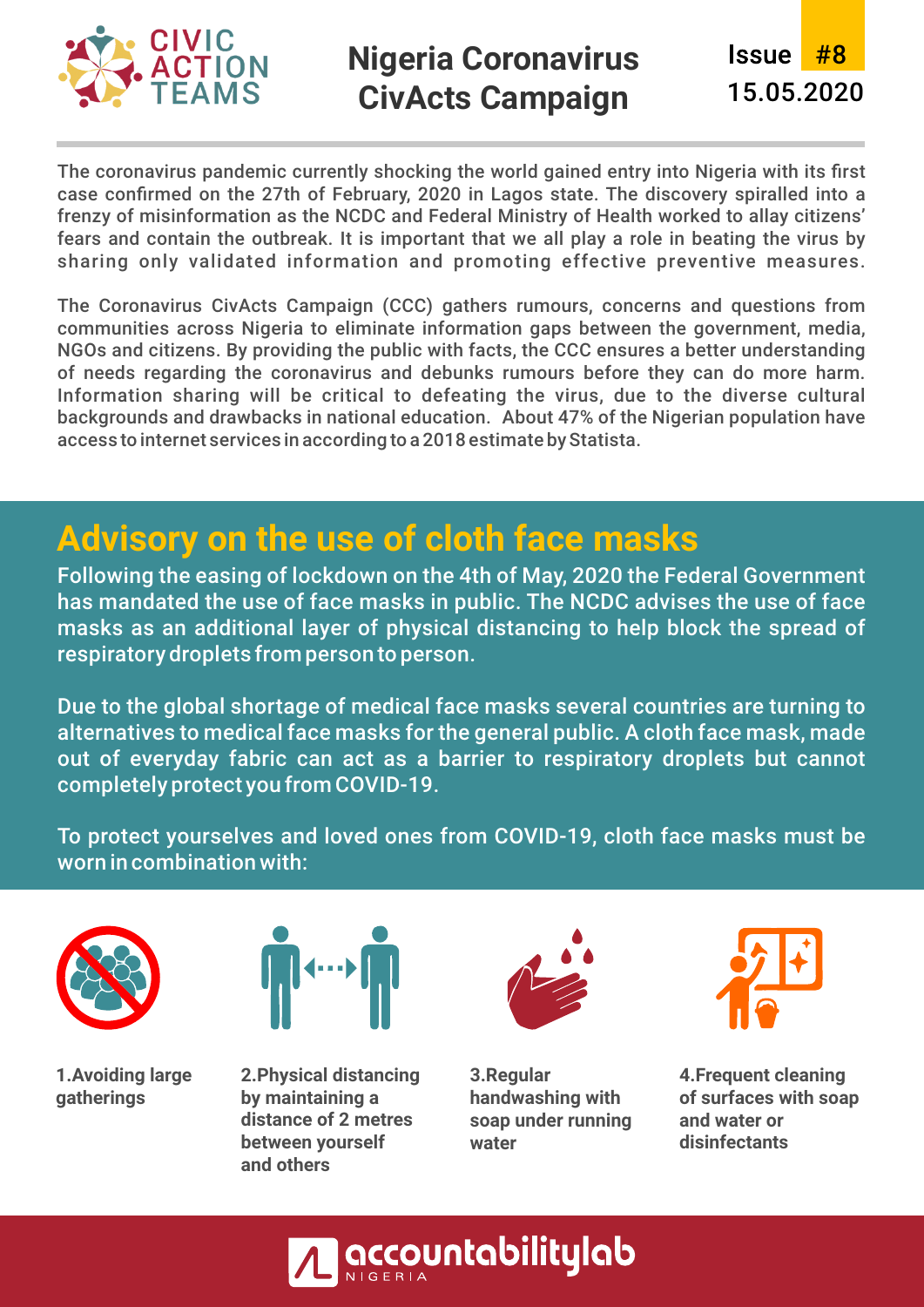## **Who should not wear a cloth face mask:**

Cloth face masks are a convenient substitute to medical face masks for the current global situation but they should NOTbe worn by individuals who are at a high risk for complications due to COVID-19. The following groups are advised to wear MEDICAL face masks:



**1. Health care workers and those caring for the ill**



**2. Those experiencing respiratory symptoms like coughing and sneezing**



**3. The elderly and those with chronic medical conditions**

## **Handling and care of cloth masks:**

Because they are reusable, it is very important that cloth face masks are handled and cared for properly to avoid the further spread of infectious agents. Please adhere to the following guidelines for the use of cloth face masks:



**1. Make sure the mask has been washed and is unused before first wear**



**2. Wash your hands with soap under running water before touching the mask. If water is not available, use a hand sanitiser**



**3. Cover your nose and mouth completely with the mask making sure it fits snuggly with no open gaps**



**4. Avoid touching or adjusting the mask while it is on**



**5. Wash or sanitise your hands before removing the mask by the straps**



**6. Wash the mask immediately with soap or detergent and allow to dry completely in the sun**



**7. Before re-use, iron the mask**

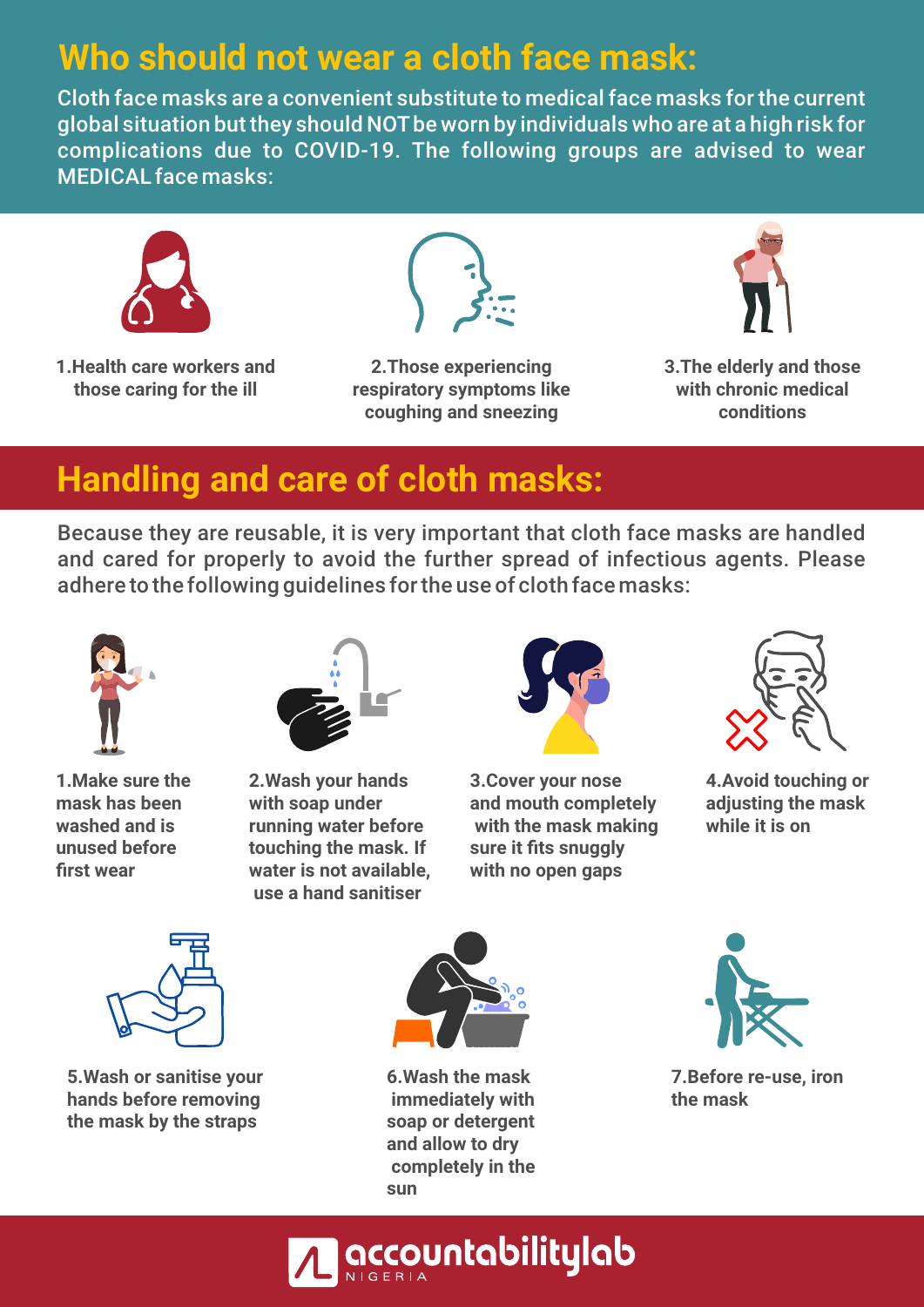# **RUMOURS (a) VS P FACTS**

Taking a lemon with warm water eliminates coronavirus before it gets to the lungs.

Inhaling hot air can kill coronavirus in the lungs by making it too hot for the virus to survive

Irradiating yourself in sunlight can kill the coronavirus by heating up the body

Once I wear a facemask it's okay to participate in social gatherings

Madagascar has developed a cure for COVID-19 that the Nigerian government is too stubborn to buy

Though it is advisable to stay hydrated and take fruits for general health, there has been no fruit that has been validated as a cure for COVID-19. However, any practices that help boost the immune system such as eating healthy and exercise are encouraged.

The body regulates the temperature of the air that gets into the lungs. If hot air were to get into the lungs unregulated it would cause injury to the organs. Please avoid practices that could lead to personal injury and contact a healthcare provider if you suspect you are having symptoms of COVID-19.

The body has a system it uses in regulating internal body temperature and a person cannot consciously transfer heat from the outside of the body to the inside. Irradiating yourself in sunlight could lead to burns, skin cancer and dehydration.

Wearing a facemask is not a substitute for social distancing, the facemask helps prevent those with the coronavirus from spreading it through breathing, talking, coughing and sneezing. Virus particles are small enough to pass through cloth masks and surgical masks. However, if everyone wears a mask in public it helps reduce the risk of transmission.

The "Covid Organics" health drink being touted by the president of Madagascar as a cure for the coronavirus is currently undergoing clinical trials and has not yet been validated as an effective treatment for the virus. There is little information on its effectiveness or dosage.